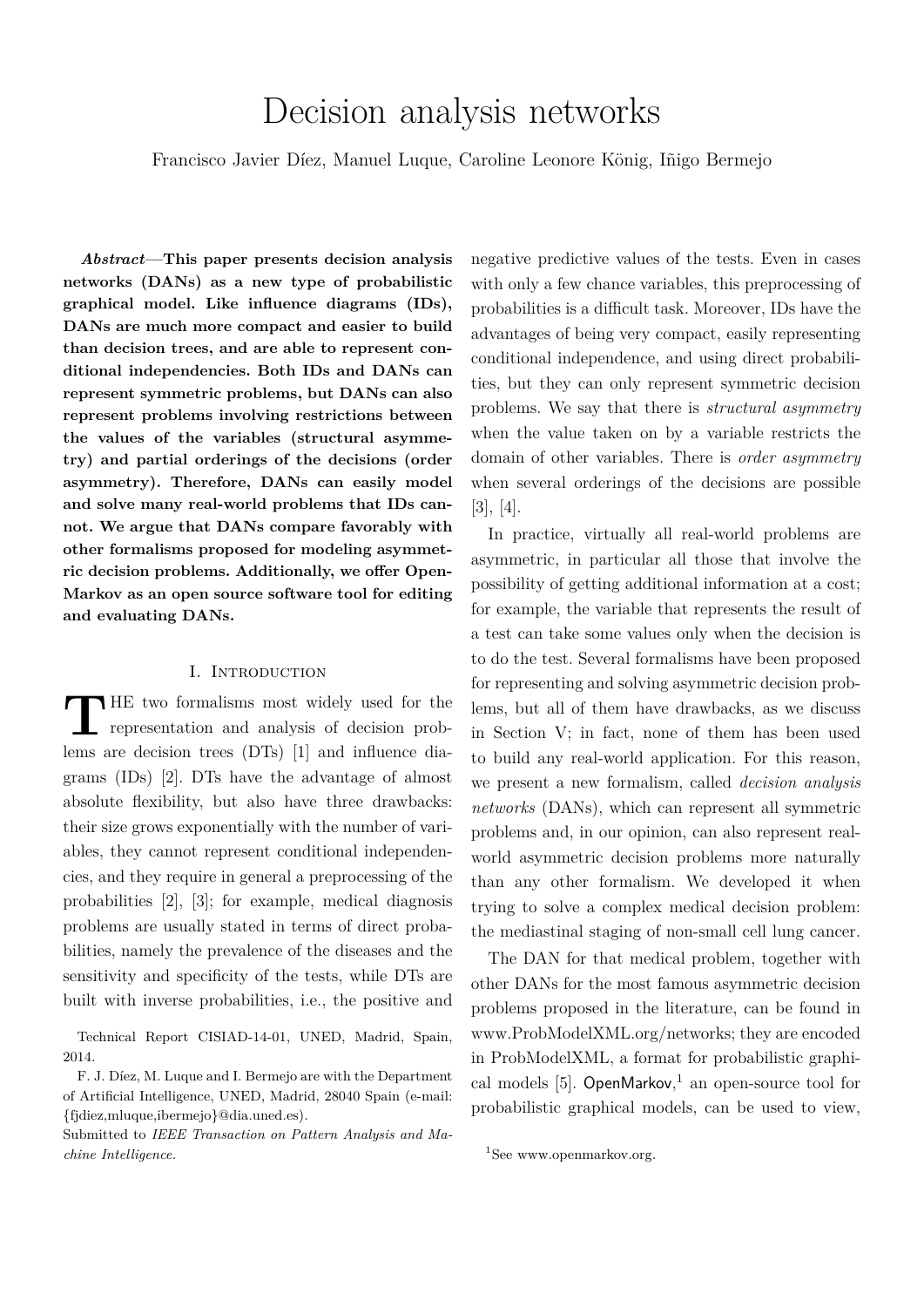edit, and evaluate DANs.

The rest of the paper is structured as follows: first, we introduce the *n*-test problem, which will serve us to illustrate the properties of DANs and to compare different formalisms. Then Section II presents the definition of DANs, Section III explains how to convert any DAN into a DT, Section IV shows that symmetric DANs are equivalent to IDs, Section V compares DANs with other formalisms, and Section VI contains the conclusions and some proposals for future work.

**Example 1.** The *n-test problem* consists in deciding how to treat a patient that may suffer from a certain disease. After an initial examination of the symptoms, the doctor may order one or several of *n* available tests, each one having a cost. Each test can be performed once at most and its result will be known immediately. The doctor has to decide which tests to perform and in which order.

In the simplest version of the problem, we assume that there is only one symptom, and all the variables are dichotomous, i.e., that the disease and the symptom are either present or absent, and the result of each test is either positive or negative. The diabetes problem [6] is an instance of the two-test problem.

## II. DEFINITION OF A DAN

In this section we define DANs by describing the elements that compose them and the mechanisms that indicate the availability of information. We also discuss the meaning of the different types of links.

# *A. Graph and variables of a DAN*

In this paper we represent variables with capital letters  $(X)$  and their values with lower-case letters (*x*). A bold upper-case letter (**X**) denotes a set of variables and a bold lower-case letter (**x**) denotes a configuration of them, i.e., the assignment of a value to each variable in **X**. The set of variables of a DAN, **V**, is partitioned into three disjoint subsets: chance variables **C**, decisions **D**, utility variables **U**. Chance variables represent real-world properties that are not under the direct control of the decision maker, decisions correspond to actions that are under the direct

control of the decision maker, and utilities represent their preferences. A DAN also has an acyclic directed graph such that each node represents a variable; hence we will speak indifferently of nodes and variables. When the graph has a link  $X \to Y$ , we say that *X* is a parent of *Y* and *Y* is a child of *X*. The set of parents of a node *X* is denoted by  $Pa(X)$ , and  $pa(X)$  represents a configuration of them. When there is a directed path from *X* to *Y* , we say that *X* is an ancestor of *Y* and *Y* is a descendant of *X*. In this paper we will assume that utility nodes do not have children. $<sup>2</sup>$  We also assume</sup> that all the decisions and chance variables are discrete.

The DAN in Figure 1 contains 4 chance variables, drawn as rounded rectangles, 3 decisions, drawn as rectangles, and 3 utility nodes, drawn as hexagons.

# *B. Restrictions*

A *restriction* associated to a link  $X \to Y$ , such that *X* and *Y* are chance or decision variables, is a pair  $(x, y)$ , where *x* is a value of *X* and *y* is a value of *Y* . It means that variable *Y* cannot take the value *y* when *X* takes the value *x*. In OpenMarkov the restrictions between *X* and *Y* are represented by a table with a column for each value of *X* and a row for each value of  $Y$ ; when the values  $x$  and  $y$  are compatible, i.e., when there is no restriction  $(x, y)$ , the corresponding cell contains a 1 and is colored in green; otherwise it contains a 0 and is colored in red—see Figure 2. When all the values of *Y* are incompatible with a value  $x$ , as in this figure, we say that there is a *total restriction* and denote it by (*x, Y* ). It implies that in some scenarios the variable *Y* does not exist; we will see it more clearly when expanding

<sup>2</sup>In standard IDs the parents of a utility node can only be decisions and chance nodes. Tatman and Shachter [7] introduced super-value nodes, i.e., utility nodes whose parents are all utility nodes. This can be further generalized by allowing utility nodes to have any combination of the three types of nodes as their parents. Thus, if a utility node  $U_1$  has another utility node  $U_2$  as a child, then  $U_2$  must be absorbed before applying the inference algorithm described in this paper, as follows: if the utility functions for these nodes are  $u_1(\mathbf{x})$  and  $u_2(u_1, \mathbf{y})$ , respectively,  $U_1$  is removed, its parents become parents of  $U_2$ , and the new utility function for this node is  $u_2(\mathbf{x}, \mathbf{y}) = u_2(u_1(\mathbf{x}), \mathbf{y})$ .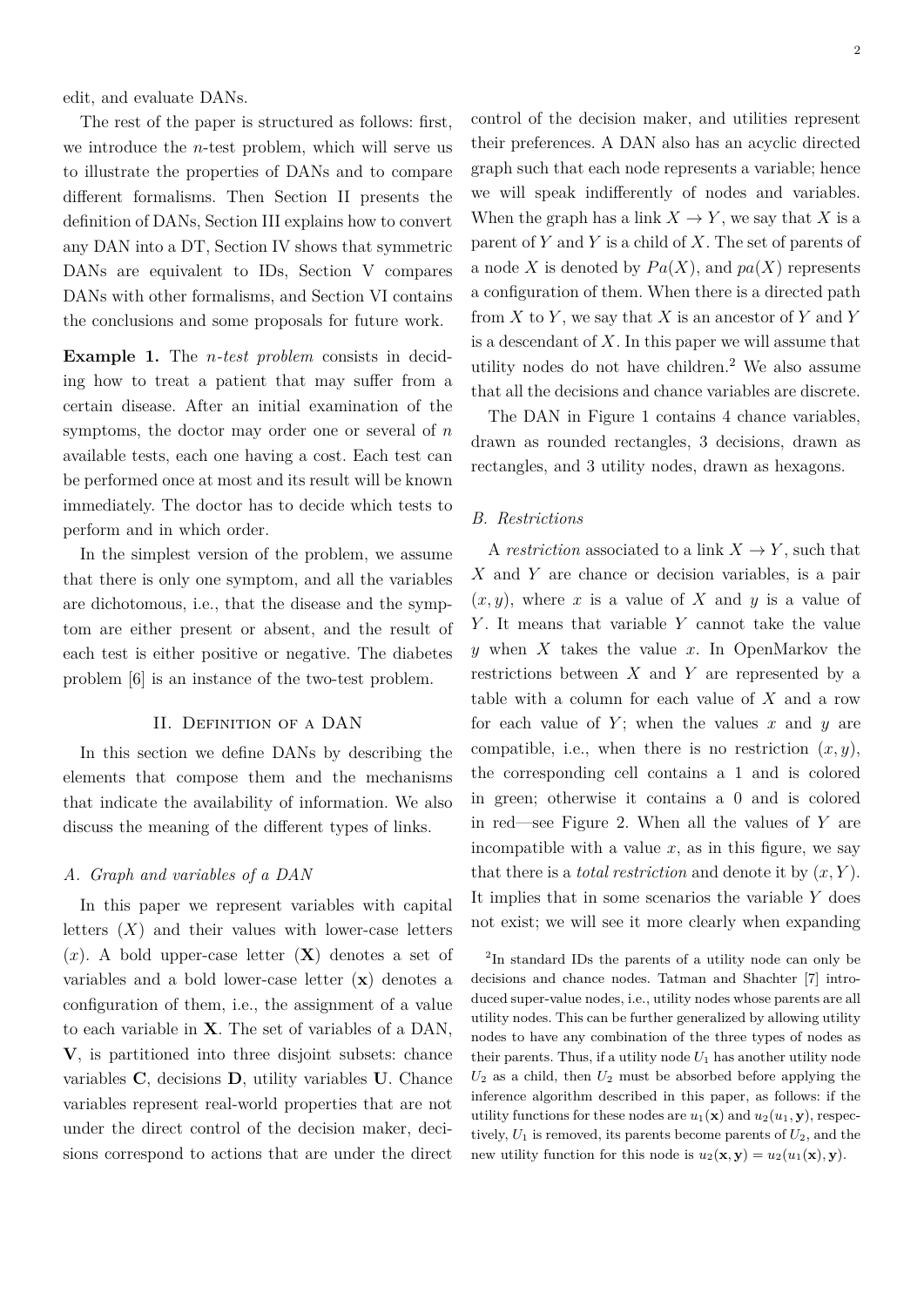

Figure 1. A DAN for the diabetes problem. The decision about a test may depend on the presence of the symptom and on the result of the other test. There is no constraint on the order of the tests.

the equivalent decision tree. In OpenMarkov, a link having a total restriction, such as the link *Dec: Blood*  $Test \rightarrow Blood \text{ test } result \text{ in Figure 1, is marked with }$ a short perpendicular double line.



Figure 2. Compatibility table for the link *Dec: Blood test*  $\rightarrow$ *Blood test result* in Figure 1. It contains two restrictions, (*no*, *positive*) and (*no*, *negative*), which mean that when the test is not performed, it gives neither a positive nor a negative result.

When there is a restriction  $(x, y)$  but every value of *X* is compatible with at least one value of *Y* , we say that there is a *partial restriction*, and in Open-Markov the corresponding link is marked with a short perpendicular line. Thus, the DAN for the reactor problem [8], [9] (Fig. 3) has a partial restriction for the link *Result of test* −→ *Build decision*, because a bad test result prevents the construction of an advanced reactor, as shown in Fig. 4, but every value of *Result of test* is compatible with at least one value of *Build decision*.

If *Y* is a chance variable, the restriction  $(x, y)$  associated to the link  $X \to Y$ , which implies that  $X \in Pa(Y)$ —means that  $P(y|pa(Y)) = 0$  for all the configurations of  $Pa(Y)$  in which  $X = x$ ; we will explain this in further detail in the the next section. Therefore, when *Y* is a chance variable, there is not a significant difference between attaching a partial restriction to a link and setting to 0 the corresponding cells in the conditional probability table.<sup>3</sup>

In contrast, if *D* is a decision, the restriction  $(x, d)$ means that when  $X = x$  the decision maker cannot choose the option *d*—see again the example in Figure 4. Therefore, a partial restriction between *X* and *D*, where *D* is a decision, means that when evaluating the DAN, we have to choose among the allowed values of *Y* the one that maximizes the expected utility. In summary, a partial restriction associated to a link

<sup>3</sup>However, from the point of view of knowledge engineering, it may be useful to declare a partial restriction when building the graph of the network (qualitative information), instead of just setting the probability to 0 in the corresponding cell of the probability table (quantitative information), because the more structural information we have about a model, the easier it will be to maintain it, avoiding inconsistencies in its numeric parameters. Additionally, restrictions can be useful when expanding an equivalent DT (see below), when explaining the reasoning, and when performing sensitivity analyses.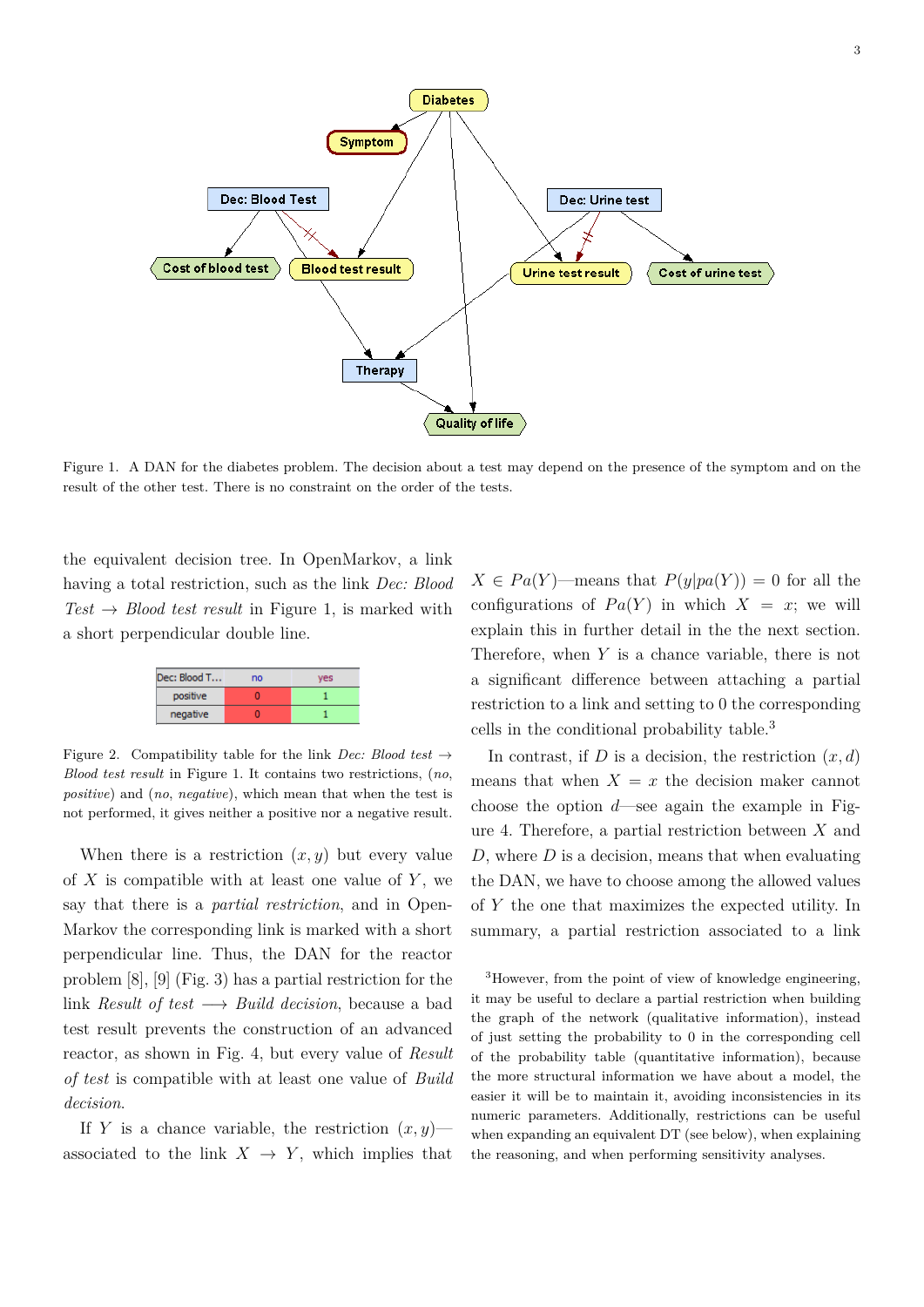

Figure 3. A DAN for the reactor problem. The main decision is which type of reactor to build, if any.

| <b>Result of test</b> | bad | good | excellent |
|-----------------------|-----|------|-----------|
| build none            |     |      |           |
| build conven          |     |      |           |
| build advanced        |     |      |           |

Figure 4. Compatibility table for the link *Result of test*  $\rightarrow$  *Build decision* in Figure 3. It means that s a bad result prevents the construction of an advanced reactor.

 $X \rightarrow Y$  affects the edition of the network if *Y* is a chance variable and affects inference if *Y* is a decision.

| Dec: Blood Test | no     | no      | ves    | ves     |
|-----------------|--------|---------|--------|---------|
| <b>Diabetes</b> | absent | present | absent | present |
| positive        |        |         | 0.02   | 0.96    |
| negative        |        |         | 0.98   | 0.04    |

Figure 5. Probabilistic potential associated to the chance node *Blood test result*. The first two columns are 0 due to the restrictions shown in Figure 2. The third column defines a conditional probability distribution for *Blood test result* (0.98 is the specificity of the test). The fourth column defines another conditional probability distribution for the same variable (0.96 is the sensitivity of the test).

## *C. Potentials*

A potential  $\psi$  is a function that maps each configuration **x** of a set of variables **X** onto  $\mathbb{R}$ , i.e.,  $\psi(\mathbf{x})$  is a real number. Each chance node *Y* has an associated conditional probability potential, denoted by  $\psi(y|pa(Y))$ . When there is a restriction  $(x, y)$  and  $X = x$  in the configuration  $pa(Y)$ , then  $\psi(y|pa(Y)) =$ 0, because  $y$  is incompatible with  $x$ . If at least one value of *Y* is compatible with all the values of its parents in the configuration  $pa(Y)$ , then  $\psi(y|pa(Y))$ is a conditional probability distribution for *Y* given that configuration, as shown in Figure 5.

Similarly, each utility node *U* has an associated potential,  $u(pa(U)$ ).

## *D. Representing the availability of information*

In DANs there are two ways to indicate when a variable becomes observed: *always-observed variables* and *revelation arcs*. In both cases, we rely on the *no-forgetting hypothesis*, which means that when the value of a variable is known, then it is known for any subsequent decision.

*1) Always observed variables:* A chance variable declared as *always observed* means that its value is known before making any decision. In Figure 1, the node *Symptom* is marked with a red thick border to indicate that it is always observed (see also Figure 6).

2) Revelation links: Given a link  $X \rightarrow Y$ , such that *Y* is a chance variable, we can declare that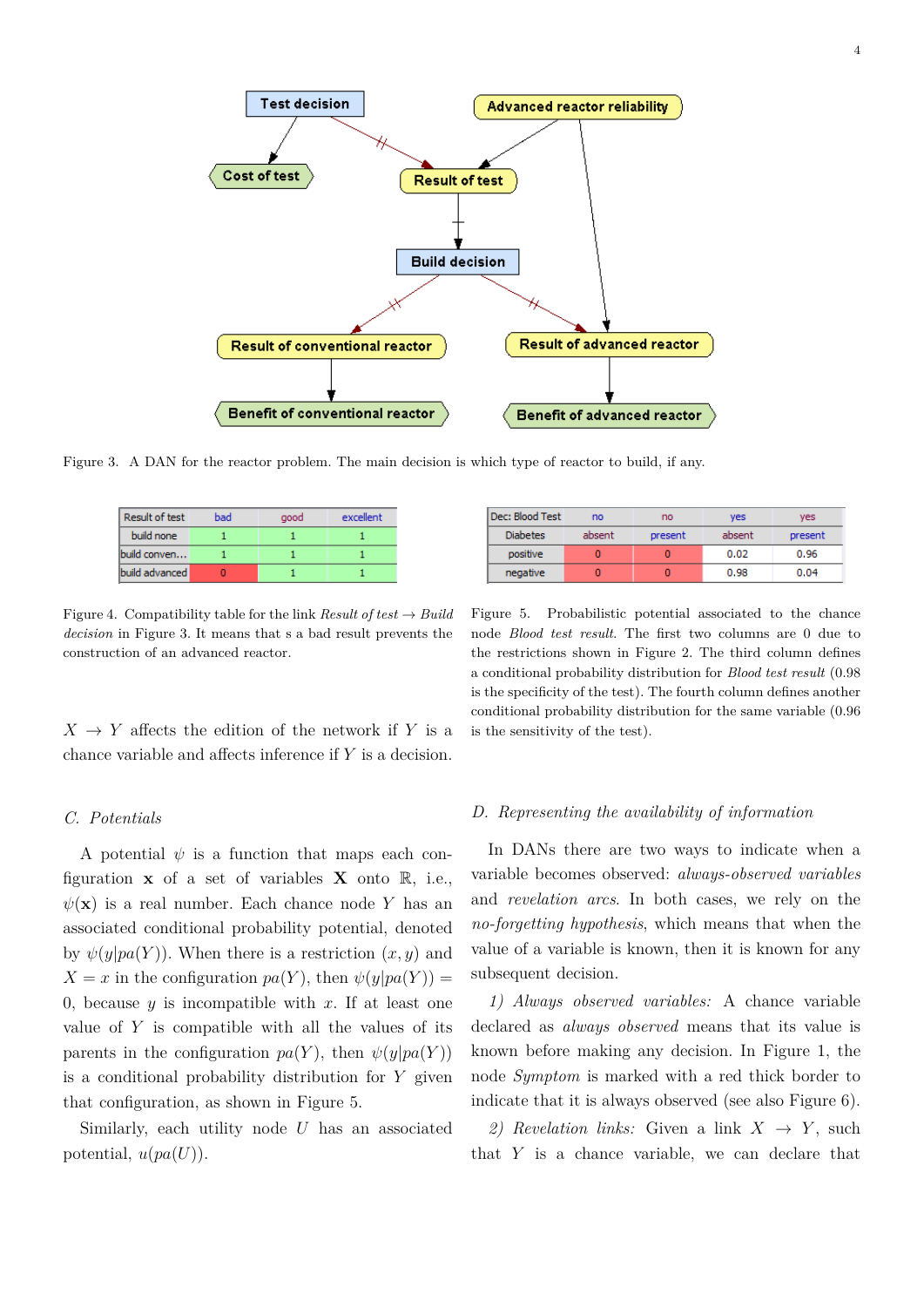| Node properties: Symptom                            |         |  |  |  |
|-----------------------------------------------------|---------|--|--|--|
| Definition  <br>Domain   Parents   Other properties |         |  |  |  |
| Name:                                               | Symptom |  |  |  |
| Purpose:                                            |         |  |  |  |
| Always observed: 7                                  |         |  |  |  |

Figure 6. The chance variable *Symptom* is declared as *always observed* because we know whether it is *present* or *absent* without performing any test.

certain values of *X reveal* the value of *Y* ; we then say that  $X \to Y$  is a *revelation link*. In general, X is a decision node, as in Figure 7, but it might also be a chance node; in this case, it means that *Y* is known only if a fortuitous event *X* occurs and the value of *X* is observed. The *revelation conditions* are the values of *X* that reveal *Y* . In OpenMarkov revelation links are colored in red. Figure 7 shows the revelation conditions for the link *Dec: Blood test* → *Blood test result* for the DAN of the diabetes problem.

| ۰  |
|----|
| no |

Figure 7. Revelation conditions for the link *Dec: Blood test*  $\rightarrow$ *Blood test result*. The value *yes* (i.e., the decision to test) reveals the result of the test, but the value *no* (not to test) does not.

When *Y* is an always-observed node, it does not make sense to declare a revelation condition for any link  $X \rightarrow Y$ . It is also contradictory to declare *x* as a revelation condition for *Y* when there is a total restriction  $(x, Y)$ . The current implementation of DANs in OpenMarkov does not check for these consistency properties, but in this paper we assume that all DANs satisfy them.

## *E. Summary: The meaning of links*

In DANs a link  $X \to Y$  may have five meanings:

1) *Causal influence:* For example, the links *Dia* $betes \rightarrow Symptom$  and *Diabetes*  $\rightarrow$  *Blood test result* mean that the presence of the disease affects the probability of having the symptom and the outcomes of this test respect. *Y* must be a chance node.

- 2) *Functional dependence:* For example, the four links pointing at *Cost of blood test*, *Cost of urine test*, and *Quality of life* denote which variables affect directly the decision maker's preferences. *Y* must be a utility node.
- 3) *Temporal order:* For example, the link *Dec: Blood Test*  $\rightarrow$  *Therapy* indicates which decision is made first. *Y* must be a decision.
- 4) *Revelation:* In general *X* is a decision, but it may also be a chance node, as explained above; *Y* must be a chance node.
- 5) *Restriction: X* must be a chance node or a decision, because utility nodes do not have children; *Y* must be a decision or a chance node.

The first three meanings are the same as in IDs. Revelation links in DANs replace information links in IDs. Restrictions are a novelty of DANs with respect to IDs.

# III. Equivalent decision tree

In this section we explain how to convert a DAN into a DT, with the main purpose of providing a formal semantics for DANs. In the first phase the algorithm builds the structure of the tree and in the second it assigns the probability and utility values. Then the DT can be evaluated with the standard rollback algorithm [10].

We denote each node in the tree by the variable that it represents, for instance *X*, and each branch departing from this node by its associated value, *x*. In the first phase, the algorithm operates recursively on a tree whose leaf node represents DANs or utility values. The tree is initialized by placing the original DAN as the only node in the tree. Each node representing a DAN is expanded until all the leaves in the tree are utility nodes (values).

When expanding a DAN, there are five possible cases; if one holds, the next cases are ignored:

*Case 1. The DAN has always-observed nodes:* Then, select one of these nodes, say *X*, that is not a descendant of other always-observed nodes. Put this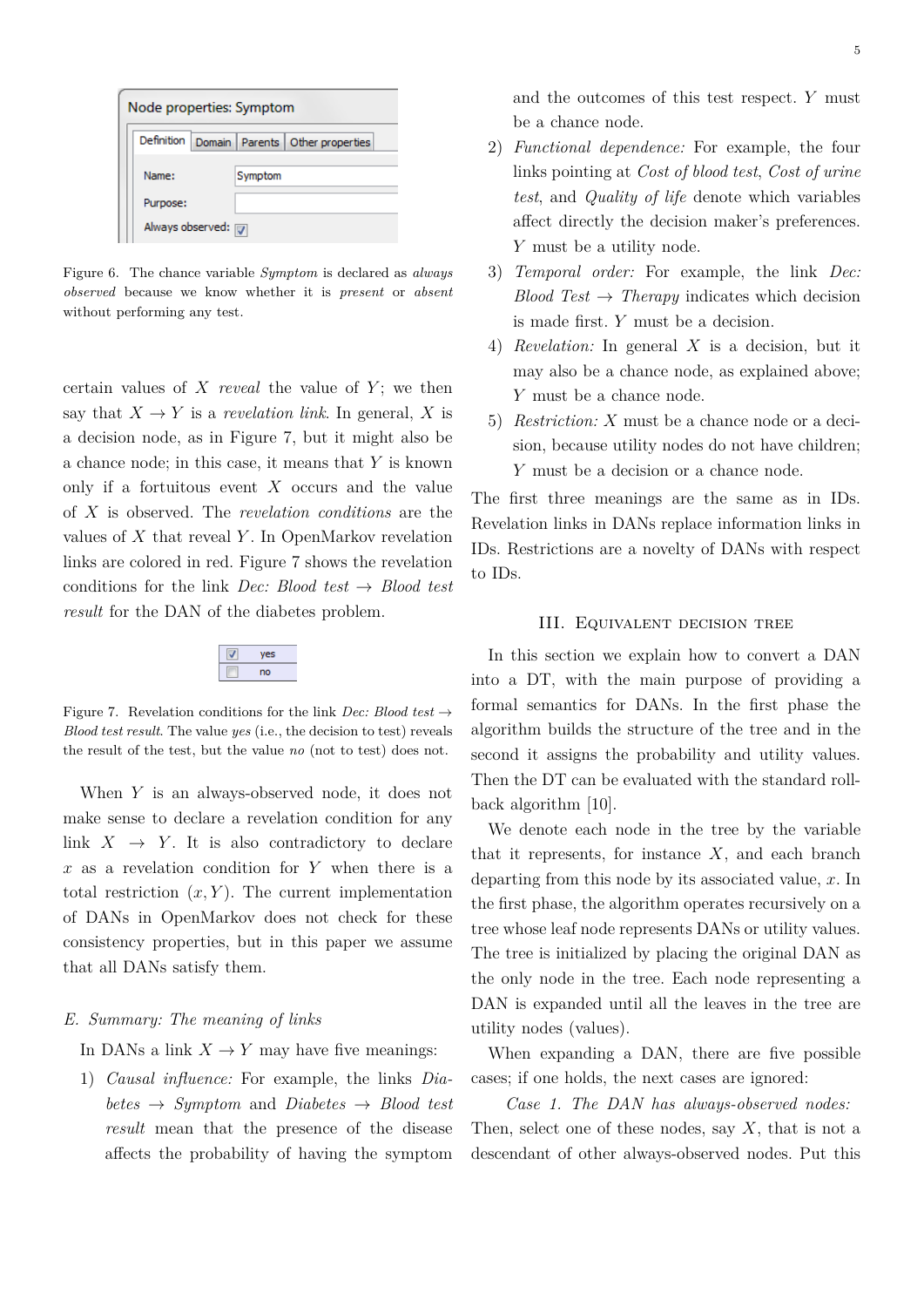variable as a node in the tree, instead of the DAN. For each value *x*, create a copy of the DAN and:

- 1) delete the node *X* from the new DAN;
- 2) if *x* reveals the value of other variables, mark them as always observed in the new DAN;
- 3) if there is a total restriction  $(x, Y)$ , remove *Y* and all the descendants of *Y* that are not descendants of another decision;
- 4) if there is a restriction (*x, y*), remove *y* from the domain of *Y* ; and
- 5) put the new DAN in a branch *x* outgoing from node *X*.

*Case 2. A decision D is an ancestor of all the other decisions (i.e., D is the first decision to make):* Then, put *D* as a node in the tree, create a copy of the DAN for each value *d*, and execute the same 5 steps as in the previous case, with one exception: in step 2, if *d* reveals the variable *Y* that is a descendant of other decisions  $\{D'_1, \ldots D'_n\}$ , draw a link  $D'_i \to Y$ for  $i \in \{1, \ldots, n\}$  and declare that each value  $d_i'$  of  $D_i'$ reveals *Y* . 4

If *d* reveals a variable *Y* that is not a descendant of any other decision, then declare *Y* as always observed, as in case 1.

*Case 3. There are n decisions*  $\{D_1, \ldots, D_n\}$  *such that there is no directed path between any two of them (i.e., any of them can be made first):* Then, replace the DAN with a meta-decision node indicating which decision will be made first. Create *n* copies of the DAN. In the *i*-th copy, draw  $n-1$  links  $D_i \rightarrow D_j$  $(j \neq i)$  to indicate that  $D_i$  will be the first decision. Put each new DAN in a branch outgoing from the meta-decision node.

*Case 4. The network has chance nodes (which are not always-observed; otherwise we would be in case 1):* Then, select one of them, say *X*, and replace the DAN with a node *X* in the tree. For each value *x* of *X*, create a copy of the DAN, remove *X*, and put the new DAN at a branch *x*. 5

*Case 5. Otherwise (i.e., the network only has utility nodes):* Then, replace the DAN with a utility node whose value is the sum of the utility nodes remaining in the DAN.

As an example, consider the conversion of the diabetes DAN into a DT. The tree is initialized by making this network the root of the tree. In the first iteration, we are in case 1: the DAN has one always-observed node, *Symptom*; then this node replaces the original DAN as the root of the tree (it is the *S* node in Fig. 1); two branches are added, one for *present*  $(+s)$ and one for *absent*  $(-s)$ . Each leaf is a DAN in which the node *Symptom* has been removed, and has two decisions, *Dec: Blood Test* and *Dec: Urine Test*, with no directed path between them (case 3). Therefore we put in the tree a meta-decision node *OD* (order of the decisions) with two branches. The DAN at the *bt* branch has a link *Dec: Blood Test* → *Dec: Urine Test*, which indicates which is the first decision (case 2). This DAN is later replaced with a node *BT* (*Dec: Blood Test*) having two branches: +*bt* (do test) and  $\neg bt$  (do not test). In the DAN at the  $\neg bt$  branch the node *Dec: Blood Test* has been removed when putting this variable in the tree; *Blood test result* has been removed because of the constraint in Figure 2. In the DAN at the +*bt* branch the node *Dec: Blood Test* has been also removed, but the node *Blood test result* remains; it is now marked as always observed because of the revelation condition in Figure 7. This DAN gives rise to the branches  $+b$  (positive test result) and  $\neg b$ (negative) in Figure 8. Each of the three *UT* nodes in this figure is the result of expanding a DAN in which *Dec: Urine Test* was the first decision to make (case 2). When the decision is  $+ut$  (do test), the variable *U* is marked as always-observed and in the subsequent expansion of the DAN it is put in the corresponding branch of the tree. When the decision is  $\neg ut$  (do not test), *U* is removed. The node *Th* (*Therapy*) is the result of expanding a DAN in which this was the only

<sup>&</sup>lt;sup>4</sup>The reason for this exception is that if *Y* is descendant of  $D_i'$  then this decision is a cause of  $Y$  and therefore  $Y$  cannot be known before making  $D'_i$ .

<sup>&</sup>lt;sup>5</sup>In this case, the restrictions and revelation conditions are ignored. In fact, if *X* can never be observed, then no link  $X \rightarrow$ *Y* should have total restrictions or revelation conditions.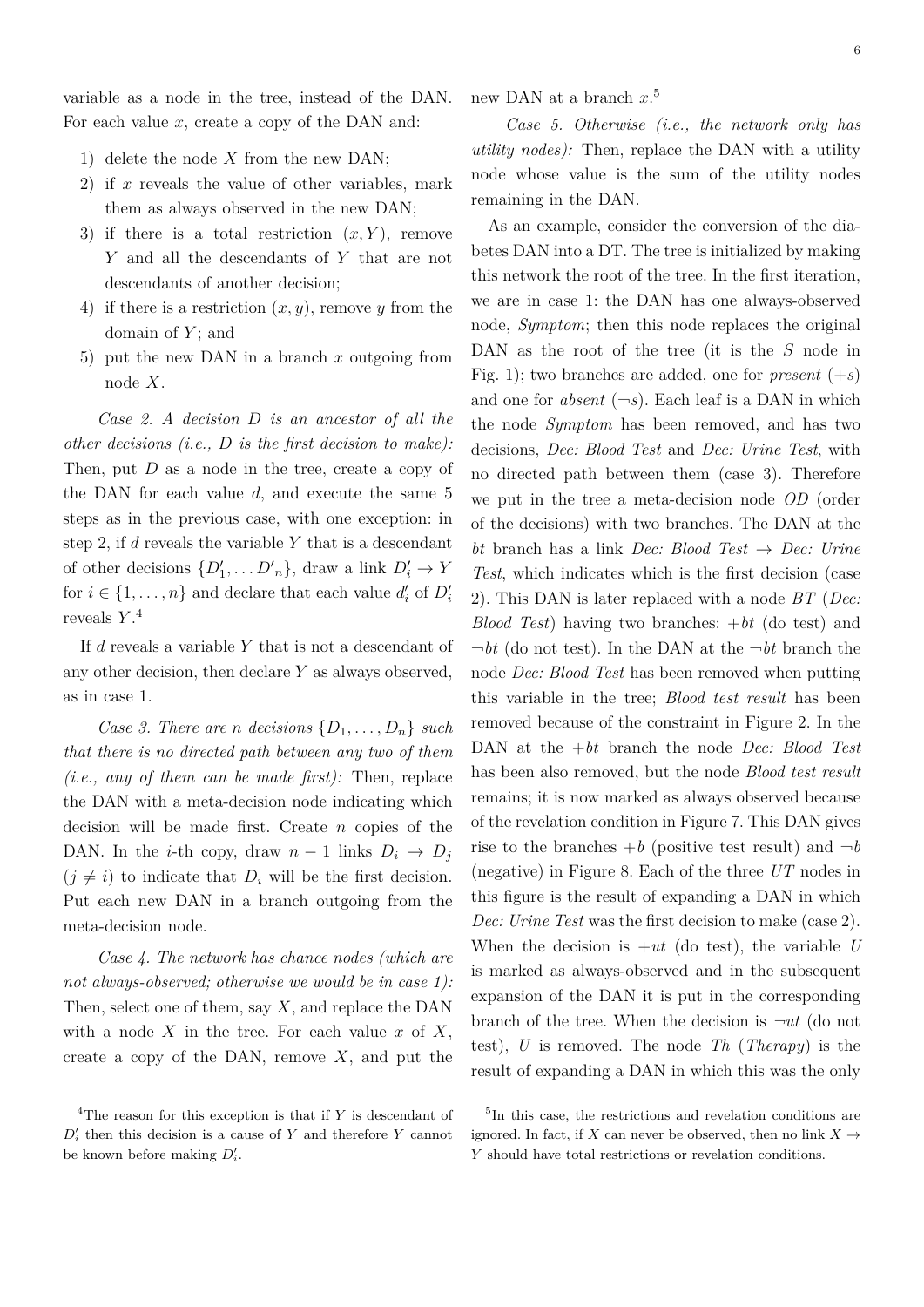decision (again case 3). The node *D* (*Diabetes*) results from a DAN having one chance node and three utility nodes (case 4). The expansion of the DAN that was at this node, *D*, generates the two utility nodes shown in this figure (case 5).

The algorithm always terminates: in cases 1, 2, and 4 the expansion of a DAN with *n* nodes generates a finite number of DANs with *n* − 1 nodes; in case 3, the new DANs still have *n* nodes, but every one is in case 2, which ensures the elimination of a decision node when expanding each new DAN; therefore, case 3 can occur only a finite number of times.

We should also take into account that a decision that can reveal a variable should be made earlier than the decisions that cannot. The formal justification is the same as in the case of unconstrained influence diagrams [11]. For example, in Figure 1, the decision *Therapy* does not reveal any variable. Therefore, even if the links *Dec: Blood Test* →*Therapy* and *Dec: Urine Test*→*Therapy* were not present in 1, the node *OD* in Figure 1 should have only two outgoing branches, *bt* and *ut*, because *Therapy* should always be made after *Dec: Blood Test* and *Dec: Urine Test*. Therefore, the above algorithm should be refined as follows: when we are in case 3 and the variables revealed by  $D_i$  are a proper subset of those revealed by  $D_j$ , then remove  $D_i$  from the set of candidates to be the first decision. If only one candidate remains, proceed as in case 2.

The second phase of the algorithm consists of assigning the numerical parameters of the DT. Each path from the root node to a leaf node defines a *scenario*, i.e., a configuration of the variables in that path. The utility of a leaf is the sum of the utility functions in that scenario; for example, the utility for the upper utility node in Figure 8 is  $u_1(+bt)$  +  $u_2(+ut) + u_3(+tr,+d)$ , where  $u_1, u_2$ , and  $u_3$  are the utility functions for the nodes *Cost of blood test*, *Cost of urine test*, and *Cost of therapy*, respectively. The probability of a scenario is the product of the conditional probabilities involved in it; for example, the probability of the upper scenario is  $P(+s|+d)$ .  $P(+b|+d, +bt) \cdot P(+u|+d, +ut) \cdot P(+d)$ . Initially we

compute the probability of each branch as the sum of the probabilities of the scenarios containing it; then, we normalize the probabilities of the branches going out from each chance node. This way we obtain an equivalent DT for the DAN.

This tree can be evaluated with the standard rollback algorithm, which proceeds from the leaves to the root: the utility of a decision node is the maximum of the utilities of the nodes at its branches, and the utility of a chance node is the average of the utilities of the nodes at its branches, weighted by their probabilities.

The above algorithm may generate different DTs for one DAN because in cases 1 and 4 there may be several nodes to select. However, these trees only differ in the order of the set of chance variables placed between two consecutive decisions. These DTs are equivalent in the sense that there is a one-to-one correspondence between the decision nodes of each pair of trees, and the optimal policies and the maximum expected utility are the same for all the trees.

# IV. SYMMETRIC DANS

In this section we analyze the relation between symmetric DTs, IDs, and symmetric DANs.

# **Definition 2.** A DT is *symmetric* if

- 1) every path from the root to a leaf has the same variables and in the same order, and
- 2) every node representing the variable *X* has an outgoing branch for each value *x*.

**Definition 3.** A DAN is *symmetric* if

- 1) it has no restrictions,
- 2) if a value of a variable *X* reveals *Y* , then all the other values of *X* reveal *Y* , and
- 3) a directed path connects all the decisions.

**Proposition 4.** *The algorithm in Section III applied to a symmetric DAN generates a symmetric DT (provided that when it has several chance nodes to select in cases 1 and 4—it always selects the same node).*

*Proof:* The third condition in Definition 3 induces a total ordering of the decisions in the DAN: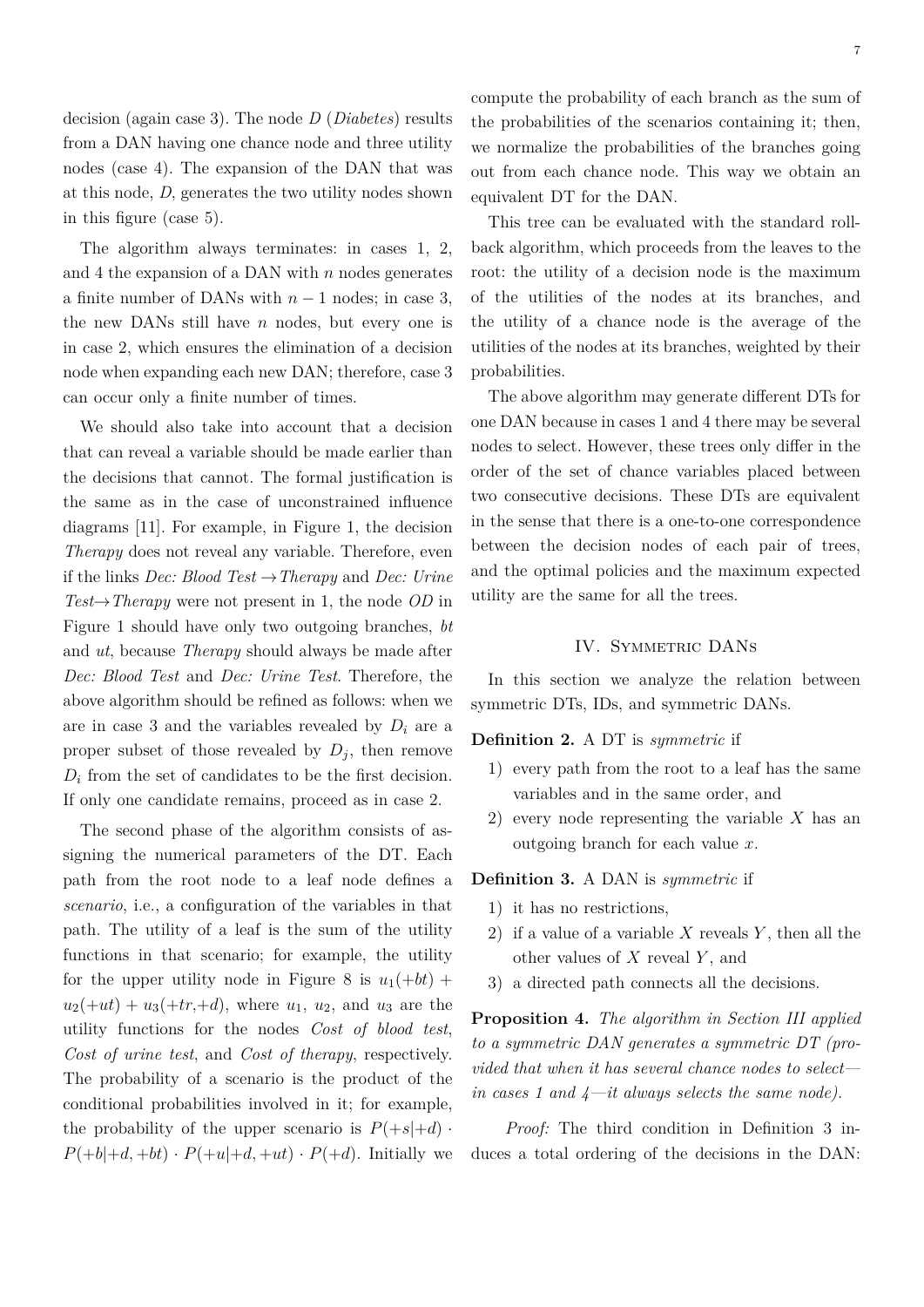

Figure 8. A decision tree for the diabetes DAN (Fig. 1).

 $D_1 < \ldots < D_n$ . The first and second conditions imply that when expanding the DT, the set of candidate chance nodes is the same for every branch of the tree. Therefore the first condition for a symmetric DT is always met. The second is guaranteed by the first condition in the definition of a symmetric DAN.

A symmetric DAN<sup>6</sup> having *n* decisions  ${D_1, \ldots, D_n}$  induces a partition of **C**, the set of chance variables, into  $n + 1$  disjoint subsets,  $\{C_0, \ldots, C_n\}$ , such that  $C_0$  is the subset of alwaysobserved variables; a chance variable *X* belongs to  $\mathbf{C}_i$ , with  $1 \leq i \leq n$ , if and only if the decision  $D_i$ reveals *X* and no other decision  $D_j$  with  $j < i$  reveals it;  $C_n$  is the set of the variables that are not revealed by any decision.

**Theorem 5.** *The maximum expected utility for a symmetric DAN is*

$$
MEU = \sum_{\mathbf{c}_0} \max_{d_0} \dots \sum_{\mathbf{c}_{n-1}} \max_{d_n} \sum_{\mathbf{c}_n} \prod_{X \in \mathbf{C}} P(x|pa(X)) \sum_{U_i \in \mathbf{U}} u_i(pa(U_i)),
$$
\n(1)

6 If an always-observed variable *X* reveals *Y* in a symmetric DAN, we can declare *Y* as always-observed and remove the revelation conditions from *X* to *Y* . Similarly, if a decision *D* reveals *X*, and *X* reveals *Y* , we may declare that *D* reveals *Y* and remove the revelation conditions from *X* to *Y* . Additionally, it is irrelevant whether the last decision,  $D_n$ , reveals any variable or not, because this information has no effect on any decision. Therefore, in order to simplify the exposition in this section, we assume that in symmetric DANs only the decisions  ${D_1, \ldots, D_{n-1}}$  can reveal any variables.

*and the optimal policy for decision D<sup>i</sup> is*

$$
d_i^{opt}(\mathbf{c}_0, d_1, \dots, \mathbf{c}_{i-1}) =
$$
  
arg max<sub>**c**<sub>i</sub></sub>  $\sum_{d_{i+1}} \max_{\mathbf{c}_{n-1}} \sum_{d_n} \sum_{\mathbf{c}_n}$   

$$
\prod_{X \in \mathbf{C}} P(x|pa(X)) \sum_{U_i \in \mathbf{U}} u_i(pa(U_i)) . \tag{2}
$$

*Proof:* These equations are a consequence of the algorithm in Section III, which builds the DT, and the roll-back algorithm, which evaluates it.

The properties of symmetric DANs are very similar to those of IDs. Namely, an ID with *n* decisions  $\{D_1, \ldots, D_n\}$  induces a partition of **C**, the set of chance variables, into  $n + 1$  disjoint subsets,  $\{C_0, \ldots, C_n\}$  such that a chance variable X belongs to  $\mathbf{C}_i$ , with  $0 \leq i \leq n$ , if and only if there is an information link  $C \rightarrow D_{i+1}$  and there is no link  $X \to D_j$  for a previous decision  $D_j$  ( $j \leq i$ ). Both in a DAN and in an ID,  $C_0$  is the set of variables observed before making the first decision,  $C_i$  is the set of variables observed after decision  $D_i$  and before  $D_{i+1}$ , and  $C_n$  is the set of unobservable variables. Therefore the transformation of a symmetric DAN into an ID is straightforward: for every chance variable *X*, if *X* is always-observed, i.e., if  $X \in \mathbb{C}_0$ , draw a link  $X \to D_1$ ; if  $X$  is revealed by decision  $D_i$  (and not revealed by any previous decision), i.e., if  $X \in \mathbb{C}_i$ , draw a link  $X \to D_{i+1}$ . The conversion of an ID into a symmetric DAN is analogous. Additionally, Equations 1 and 2 are valid both for IDs and symmetric DANs.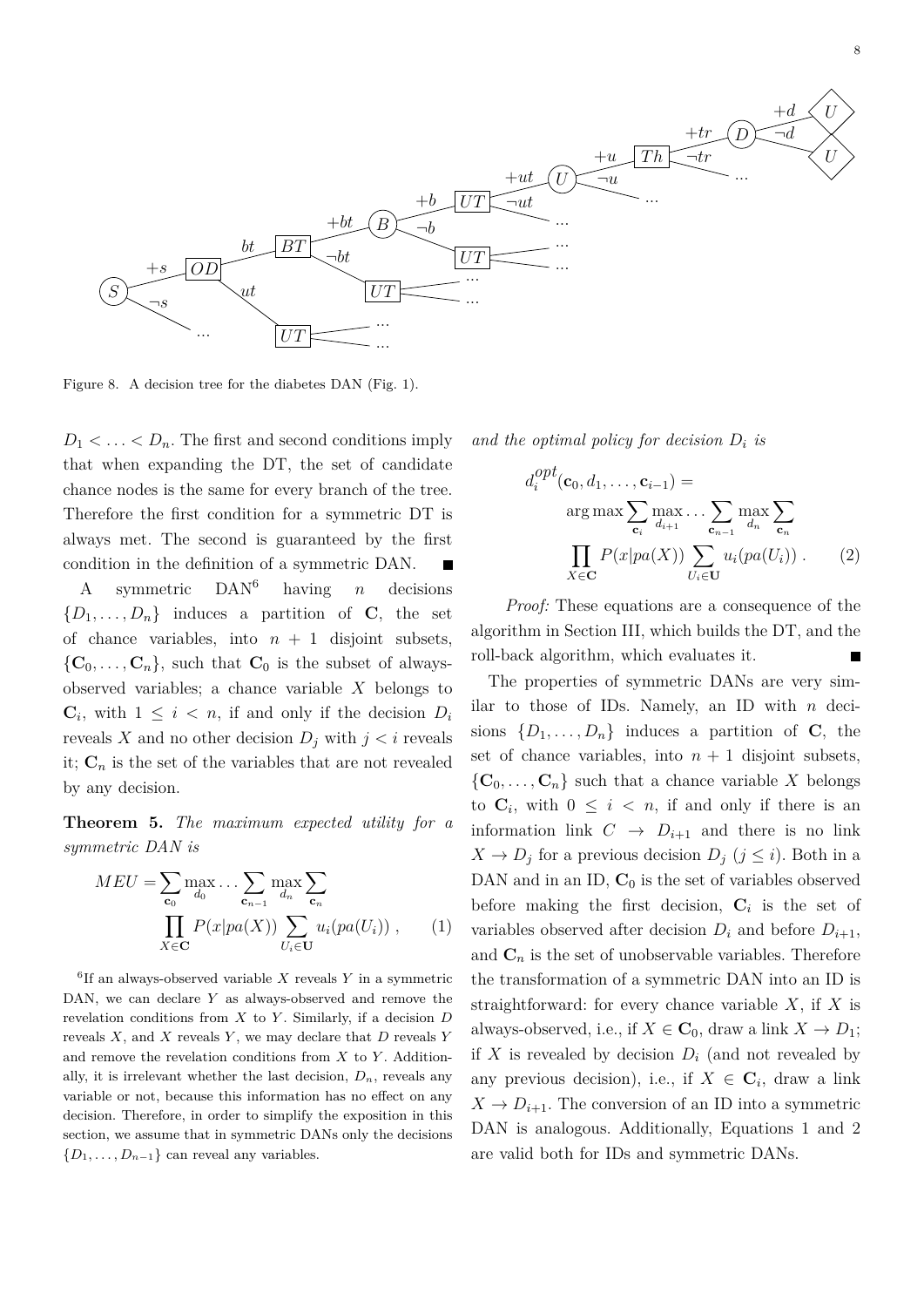As a consequence of this close relation between the two types of networks, any algorithm for IDs can be used to evaluate symmetric DANs. In general, it is not even necessary to convert the DAN into an ID; it is enough to infer the partition  $\{C_0, \ldots, C_n\}$  from the graph of the DAN. For example, the variable elimination algorithm [12], [13], which consists essentially of applying Equations 1 and 2, is identical in both cases. The arc reversal algorithm [14], [15] can also be applied to DANs: the only difference is that in an ID the first nodes to be removed (i.e.,  $\mathbf{C}_n$ ) are those that have no outgoing information links, while in a DAN they are those that have no incoming revelation links.

#### V. Comparison of different formalisms

In this section we examine seven formalisms for decision analysis. First we compare DANs with IDs, which are the standard framework for decision analysis, and then (in Sec. V-B) we analyze six formalisms for asymmetric decision problems.

## *A. DANs vs. IDs*

We have shown that symmetric DANs are equivalent to IDs. Therefore, they are equally suited for representing symmetric problems.

Problems having only structural asymmetry can be symmetrized by using two modeling tricks [16]. First, a total restriction on a chance variable *X* can be modeled by adding a dummy state. For example, the one-test problem can be represented with an ID having three values for the result of the test: *positive*, *negative*, and (the dummy state) *not-performed*. The drawback of this trick is that it complicates the edition of the probability tables of the variables that have dummy states. It also makes the evaluation less efficient, due to the enlarged probability and utility tables, and complicates the interpretation of the results, because some policies contain configurations that can never occur, such as (*do not test*, *positive*), (*do not test*, *negative*), and (*do test*, *not-performed*). Even for this small problem it is advantageous to use a DAN, which does not need dummy states. Another modeling trick can be used in an ID to model a restriction (*x, d*),

where *D* is a decision: to add a dummy utility node *U* such that  $u(x, d) = -\infty$  and  $u(x', d') = 0$  for the other configurations of *X* and *D*. This trick complicates the graph of the ID and makes inference less efficient than when using a DAN.

Order asymmetry poses a much more serious difficulty to IDs. For example, if we try to model the *n*-test problem with an ID, we need a *n* decision nodes for the tests,  ${T_1, \ldots, T_n}$ , each having  $n+1$  options; the extra option "do no test". We then need  $n(n-1)/2$ dummy utility nodes to represent the restrictions that tests cannot be repeated, and that if the *i*−*th* decision is not to test, then all subsequent test decisions are not to test. We also need *n* chance variables,  $\{R_1, \ldots, R_n\}$ , for the results of the tests. The meaning of  $R_i$  depends which test has been done in the *i*-th place. Each  $R_i$  has  $m+1$  possible states, where *m* is the maximum of the number of outcomes of the tests; the extra state is "not performed". If a test has fewer than *m* outcomes, some of the states of the *R*'s are meaningless. Combining continuous and discrete tests in the same model is impossible. Specifying the conditional probabilty tables for the  $R$ 's is cumbersome; in fact, it is the same table for every  $R_i$ , which complicates the maintenance of the model and makes sensitivity analysis virtually impossible. If a new test is added to the model, the domains of the all the *T*'s and the *R*'s must be revised, as well as the conditional probability tables of the *R*'s and the tables of dummy utility nodes; the effort is comparable to building the new model from scratch.

In contrast, the DAN for the *n*-test problem does not need dummy states, nor dummy utility nodes, nor links between the  $T$ 's; each  $T_i$  is dichotomic and represents the decision about a single test, the states of *R<sup>i</sup>* correspond to the outcomes of the *i*-th test, thus allowing to combine continuous and discrete tests in the same model (see below); each parameter is encoded only once, the size of the model is proportional to *n*, and adding a new test to the model is straightforward.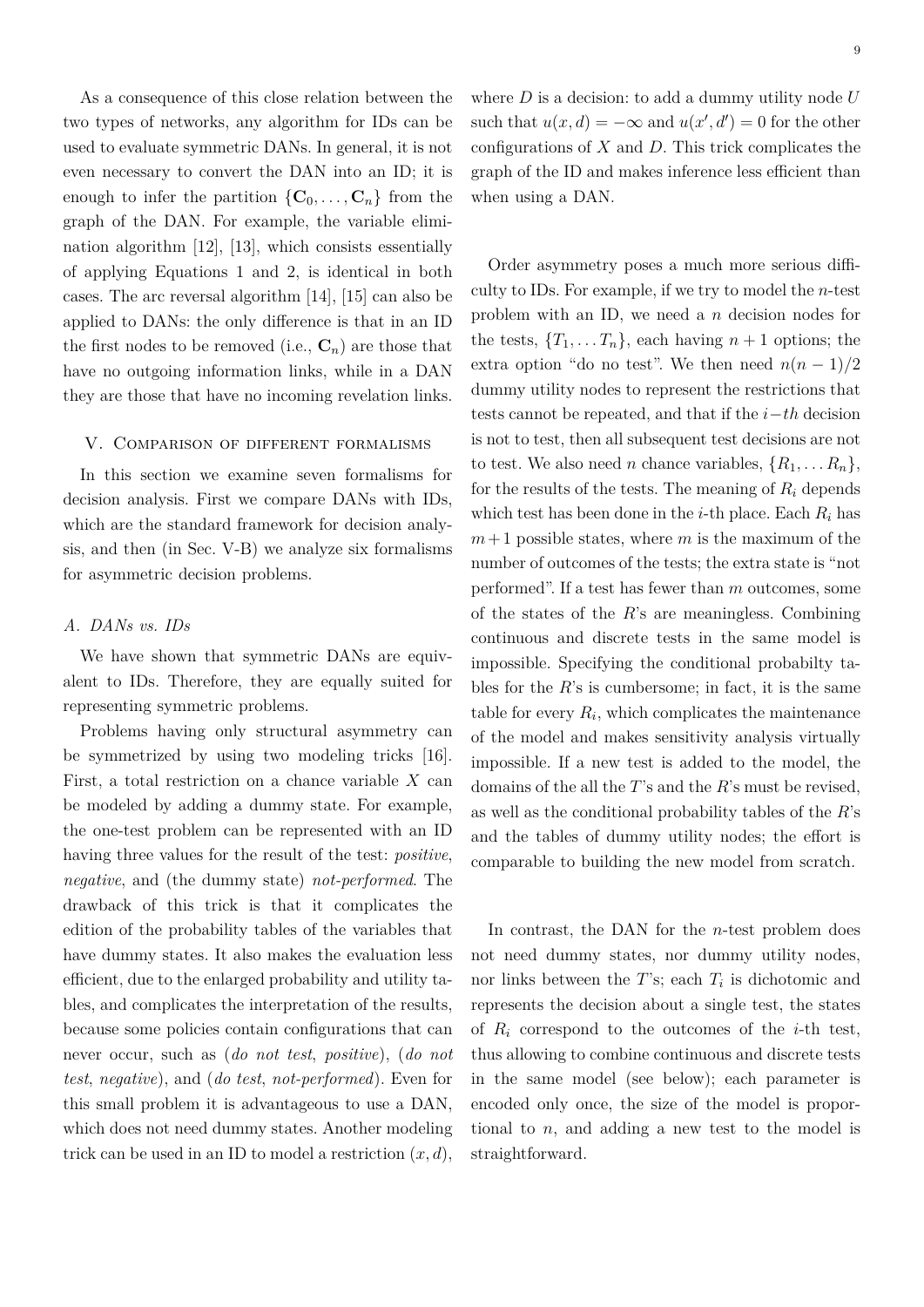# *B. DANs vs. other formalisms for asymmetric decision problems*

Because of the difficulty of representing asymmetric problems with IDs, several alternative formalisms have been proposed. In this section we briefly compare six of them: influence diagrams with constraints (IDCs) [16], asymmetric influence diagrams (AIDs) [17], sequential valuation networks (SVNs) [6], [18], unconstrained influence diagrams (UIDs) [11], sequential influence diagrams (SIDs) [4], and decision analysis networks (DANs)—see also the comparisons in [3], [9]. Table I summarizes the main features of each method.

The first column indicates whether a formalism needs dummy states to "symmetrize" the problems containing structural asymmetries, as explained in the previous section. IDs and UIDs suffer from this drawback.

The second column tells us which models require a total ordering of the decisions. Obviously, these formalisms are inadequate for problems having order asymmetry.

Finally, the third column shows which methods need information links. These links, which indicate whether a variable is known for a decision, complicate the graph when there are many sequences of decisions that can reveal a variable. In the *n*-test problem, it leads to a link from each result-of-test variable to each test decision. König [19], who has built IDCs, AIDs, SVNs, UIDs, SIDs, and DANs for three of the asymmetric problems proposed in the literature, explains why the formalisms that use information links result in cumbersome diagrams even for the diabetes problem, let alone for the *n*-test problem.

UIDs and DANs share the advantage of not needing such links, but differ from each other in two important aspects. First, UIDs cannot represent restrictions and are therefore inappropriate for problems having structural asymmetries—see the first column. Second, in a UID an observable variable becomes observed when all its ancestral decisions have been made, independently of the option chosen for each decision; in a DAN a revelation link  $X \to Y$  indicates which values of *X* reveal *Y* . For example, the decision to do a test reveals its result, while the decision not to do it does not reveal anything. This property cannot be modeled directly with a UID: it would be necessary to add a dummy state to the result-of-test variable, as explained in Section V-A.

In summary, IDCs, AIDs, and SVNs were designed to represent structural asymmetries, while UIDs were designed only for order asymmetry. SIDs were designed for both; apparently this was a significant improvement, but the use of information links in SIDs makes this formalism unsuitable for representing order asymmetry. Moreover, a SID consists of two overlapping graphs, one for the probability and utility relations, and the other for modeling the sequence of decisions and observations, which makes the model difficult to build, to communicate to experts, and to maintain.

Furthermore, the five frameworks proposed previously for asymmetric problems have been illustrated only with toy problems, which in many cases were designed just to illustrate the strengths of the new formalism. None of these formalisms has tried to solve all the asymmetric problems proposed previously in the literature. Additionally, no software tool, either commercial or open-source, has implemented them any of these formalisms.<sup>7</sup> These limitations may explain why none of these frameworks, proposed as an alternative to IDs, has been used to build any realworld application.

In contrast, DANs were developed for a complex medical problem: the mediastinal staging of non-small cell lung cancer based on several tests: CT-scan, PET, TBNA, EBUS, EUS, and mediastinoscopy; this is very similar to the *n*-test problem. Later another DAN was built for deciding when to implant a knee prosthesis [23]. These medical networks are available at www.ProbModelXML.org/networks, together with other DANs for the problems proposed previously in

<sup>7</sup>UIDs are a partial exception to this assertion: they were implemented in Elvira [11], [20], [21], [22] with the goal of measuring the efficiency of some inference algorithms, but Elvira's graphical user interface for building UIDs is not mature, and no document explains how to build UIDs in Elvira.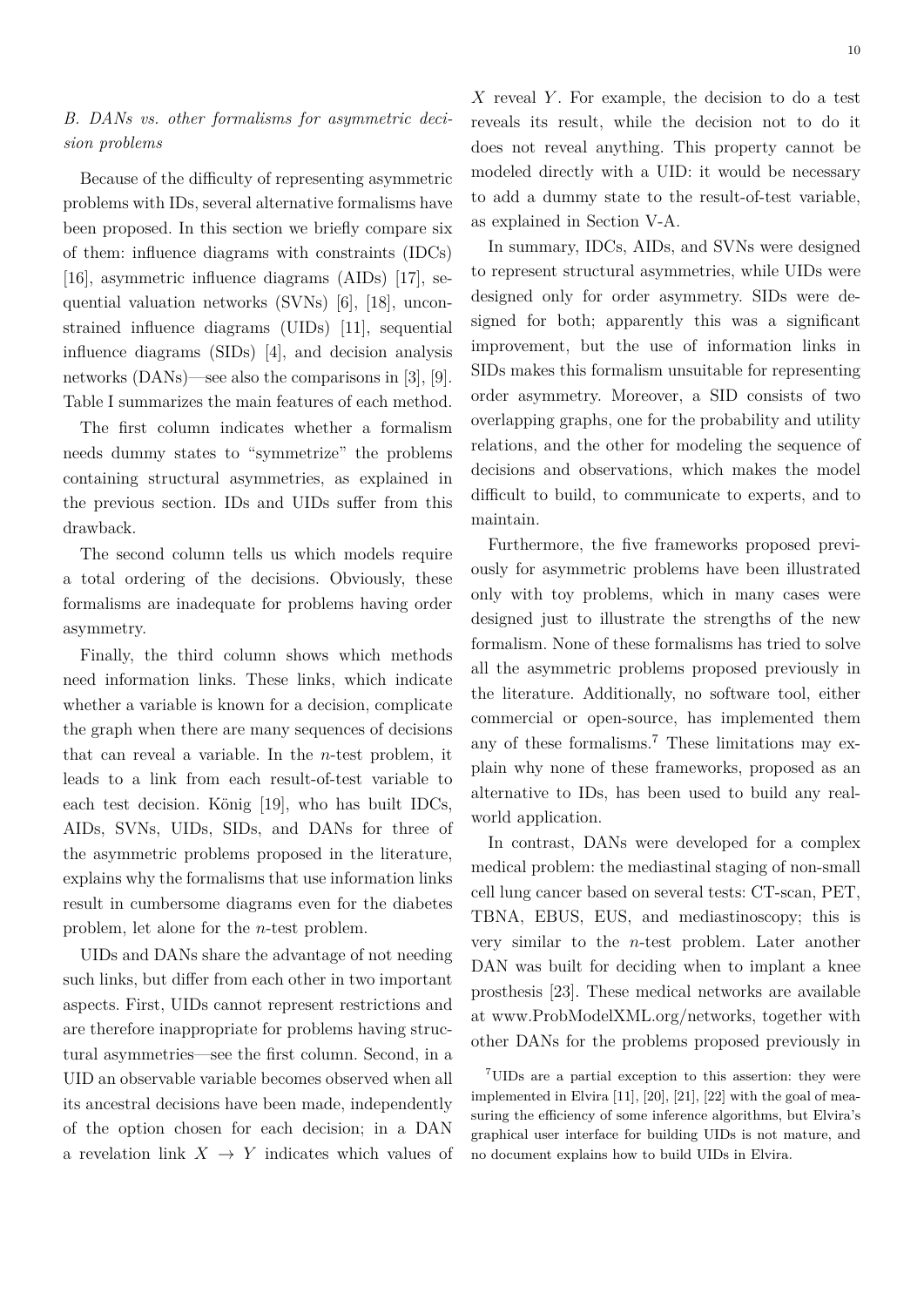|             | dummy states | total order            | inform. links |
|-------------|--------------|------------------------|---------------|
| IDs [2]     | yes          | yes                    | yes           |
| IDCs $[16]$ | $\mathbf{n}$ | yes                    | yes           |
| AIDs $[17]$ | $\mathbf{n}$ | yes                    | yes           |
| $SVNs$ [18] | no           | yes                    | yes           |
| $UIDs$ [11] | yes          | no                     | no            |
| SIDs[4]     | $\mathbf{n}$ | no                     | yes           |
| DANs        | no           | $\mathbf{n}\mathbf{o}$ | $\mathbf{n}$  |

the literature on asymmetric decision formalisms: the used car buyer problem [24], the reactor problem [8], the diabetes problem [6] (which is another instance of the *n*-test problem), the dating problem [17], and the king's problem [11]; all these networks were built using OpenMarkov, an open source software tool for editing and evaluating DANs. Finally, DANs can also solve other real-world problems, such as troubleshooting different types of devices, which is very similar to the *n*-test problem.

## VI. CONCLUSION

In this paper, we have proposed a new type of probabilistic graphical model, called *decision analysis networks* (DANs), and explained how to convert each DAN into a DT. The main purpose of this conversion is to give a formal semantics for our representation language—in other formalisms proposed in the literature, the semantics is described only by means of an example. Any other algorithm for DANs should prove that it returns the same expected utility and optimal strategy as the expansion and evaluation of a DT.

A second reason for this conversion is that many decision analysts will understand DANs much better if they can examine the equivalent DT. In fact, the conversion of IDs into DTs was one of the explanation facilities proposed in [25]. In some fields, such as medicine, DTs are the standard analysis tool, while IDs are almost unknown and rarely used [26], let alone the frameworks for asymmetric decision problems.

In principle, DTs are more flexible than DANs. However, after reviewing 23 books that describe DTs, most of them about medical decision making, we have

found no example that cannot be modeled with a DAN. On the contrary, we have mentioned in this paper several DANs whose size prevents the construction of a DT.

On the other hand, for every ID there is an equivalent symmetric DAN (cf. Sec. V-A). Problems having only structural asymmetry can be modeled with IDs by adding dummy states and/or dummy utility nodes, but these modeling tricks complicate the network and make inference less efficient than when using DANs. Problems having order asymmetry are very difficult to model with IDs—in fact it is unfeasible in practice while it is straightforward with DANs.

We have also argued (in Sec. V-B) that DANs compare favorably with other probabilistic graphical models for asymmetric decision problems. All the formalisms, except UIDs, use information links, which makes them unsuitable for representing order asymmetry. But UIDs were designed only for order asymmetry. Therefore none of these formalisms is suitable for problems, such as the *n*-test problem, having both types of asymmetry. This might explain why none of them has been implemented in the graphical user interface of any software tool nor used to build any real-world application. In contrast, there is at least one software package, OpenMarkov, for editing and evaluating DANs, and we expect that in the future other tools, both open-source and commercial, will implement them as well.

In this paper the only method proposed for evaluating an asymmetric DAN is to convert it into an equivalent DT, but the space complexity of this method makes it impractical for large problems. For this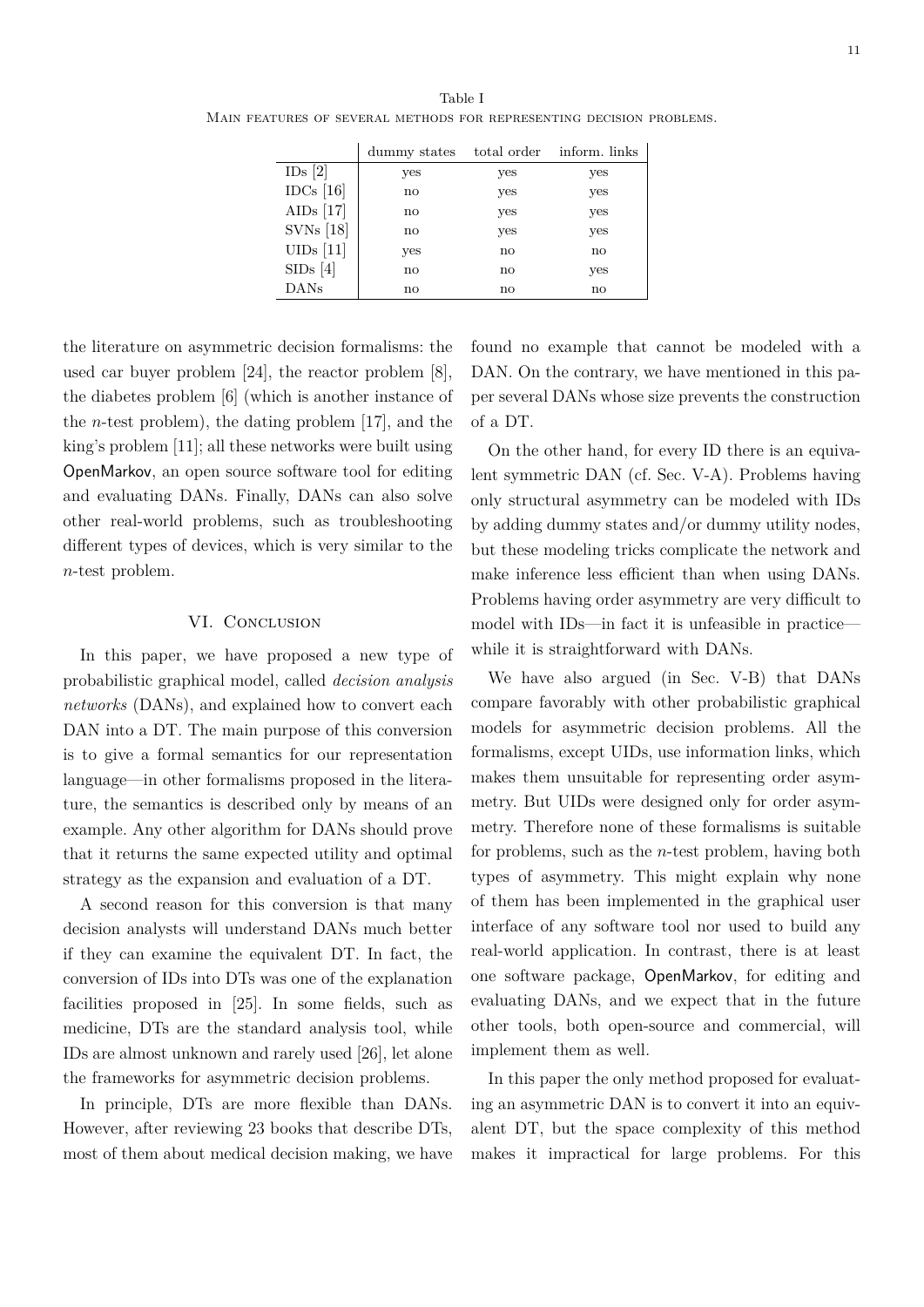reason, we have developed more efficient evaluation algorithms . One of them consists of building a tree of symmetric DANs; these DANs can be evaluated with any algorithm for IDs, such as variable elimination or arc reversal, as explained in Section IV. The other method consists of building an S-DAG, as in [11]. These algorithms have allowed us to evaluate the two medical DANs mentioned in Section V-B and the *n*test problem for up to  $12$  tests.<sup>8</sup> A line for future research is the evaluation of DANs by converting them into decision circuits [27], [28]. It would also be interesting to develop algorithms for DANs containing continuous variables; a point of departure might be to adapt some of the algorithms for IDs [3], [29].

Another line for future research is to develop algorithms for the explanation of reasoning, similar to those available for Bayesian networks and IDs [25], [30], which have been very useful for debugging probabilistic models [31].

In summary, given the advantages of DANs over DTs and IDs and the fact that we have so far found no problem based on the non-forgetting assumption also implicit in DTs—that cannot be easily represented with DANs, we conjecture that this formalism will play a significant role in the field of decision analysis.

*Acknowledgments:* We thank the anonymous reviewers for many useful comments.

This work has been supported by grants TIN2006- 11152 and TIN2009-09158 of the Spanish Ministry of Science and Technology.

#### **REFERENCES**

[1] H. Raiffa and R. Schlaifer, *Applied Statistical Decision Theory*. Cambridge, MA: John Wiley & Sons, 1961.

<sup>8</sup>At first sight, in this problem there are  $12! = 4.8 \times 10^8$ possible orderings of the tests, but the combinatorial explosion is much worse because once we have decided which test to do first, the ordering of the other  $n-1$  tests may be different for each outcome of the first test, and so on. Therefore it would be infeasible to represent and solve this problem using DTs or IDs.

- [2] R. A. Howard and J. E. Matheson, "Influence diagrams," in *Readings on the Principles and Applications of Decision Analysis* (R. A. Howard and J. E. Matheson, eds.), pp. 719–762, Menlo Park, CA: Strategic Decisions Group, 1984.
- [3] C. Bielza, M. Gómez, and P. P. Shenoy, "A review of representation issues and modelling challenges with influence diagrams," *Omega*, vol. 39, pp. 227–241, 2011.
- [4] F. V. Jensen, T. D. Nielsen, and P. P. Shenoy, "Sequential influence diagrams: A unified asymmetry framework," *International Journal of Approximate Reasoning*, vol. 42, pp. 101–118, 2006.
- [5] M. Arias, F. J. Díez, M. A. Palacios-Alonso, and I. Bermejo, "ProbModelXML. a format for encoding probabilistic graphical models," in *Proceedings of the Sixth European Workshop on Probabilistic Graphical Models (PGM'12)* (A. Cano, M. Gómez, and T. D. Nielsen, eds.), (Granada, Spain), pp. 11–18, 2012.
- [6] R. Demirer and P. P. Shenoy, "Sequential valuation networks for asymmetric decision problems," *European Journal of Operational Research*, vol. 169, pp. 286–309, 2006.
- [7] J. A. Tatman and R. D. Shachter, "Dynamic programming and influence diagrams," *IEEE Transactions on Systems, Man and Cybernetics*, vol. 20, pp. 365–379, 1990.
- [8] Z. Covaliu and R. M. Oliver, "Representation and solution of decision problems using sequential decision diagrams," *Management Science*, vol. 41, pp. 1860–1881, 1995.
- [9] C. Bielza and P. P. Shenoy, "A comparison of graphical techniques for asymmetric decision problems," *Management Science*, vol. 45, pp. 1552–1569, 1999.
- [10] H. Raiffa, *Decision Analysis. Introductory Lectures on Choices under Uncertainty*. Reading, MA: Addison-Wesley, 1968.
- [11] F. V. Jensen and M. Vomlelová, "Unconstrained influence diagrams," in *Proceedings of the Eighteenth Conference on Uncertainty in Artificial Intelligence (UAI'02)* (A. Darwiche and N. Friedman, eds.), (San Francisco, CA), pp. 234–241, Morgan Kauffmann, 2002.
- [12] F. V. Jensen and T. D. Nielsen, *Bayesian Networks and Decision Graphs*. New York: Springer-Verlag, second ed., 2007.
- [13] M. Luque and F. J. Díez, "Variable elimination for influence diagrams with super-value nodes," *International Journal of Approximate Reasoning*, vol. 51, pp. 615 – 631, 2010.
- [14] S. M. Olmsted, *On Representing and Solving Decision Problems*. PhD thesis, Dept. Engineering-Economic Systems, Stanford University, CA, 1983.
- [15] R. D. Shachter, "Evaluating influence diagrams," *Operations Research*, vol. 34, pp. 871–882, 1986.
- [16] J. E. Smith, S. Holtzman, and J. E. Matheson, "Structuring conditional relationships in influence diagrams," *Operations Research*, vol. 41, pp. 280–297, 1993.
- [17] T. D. Nielsen and F. Jensen, "Representing and solving asymmetric bayesian decision problems," in *Proceedings*